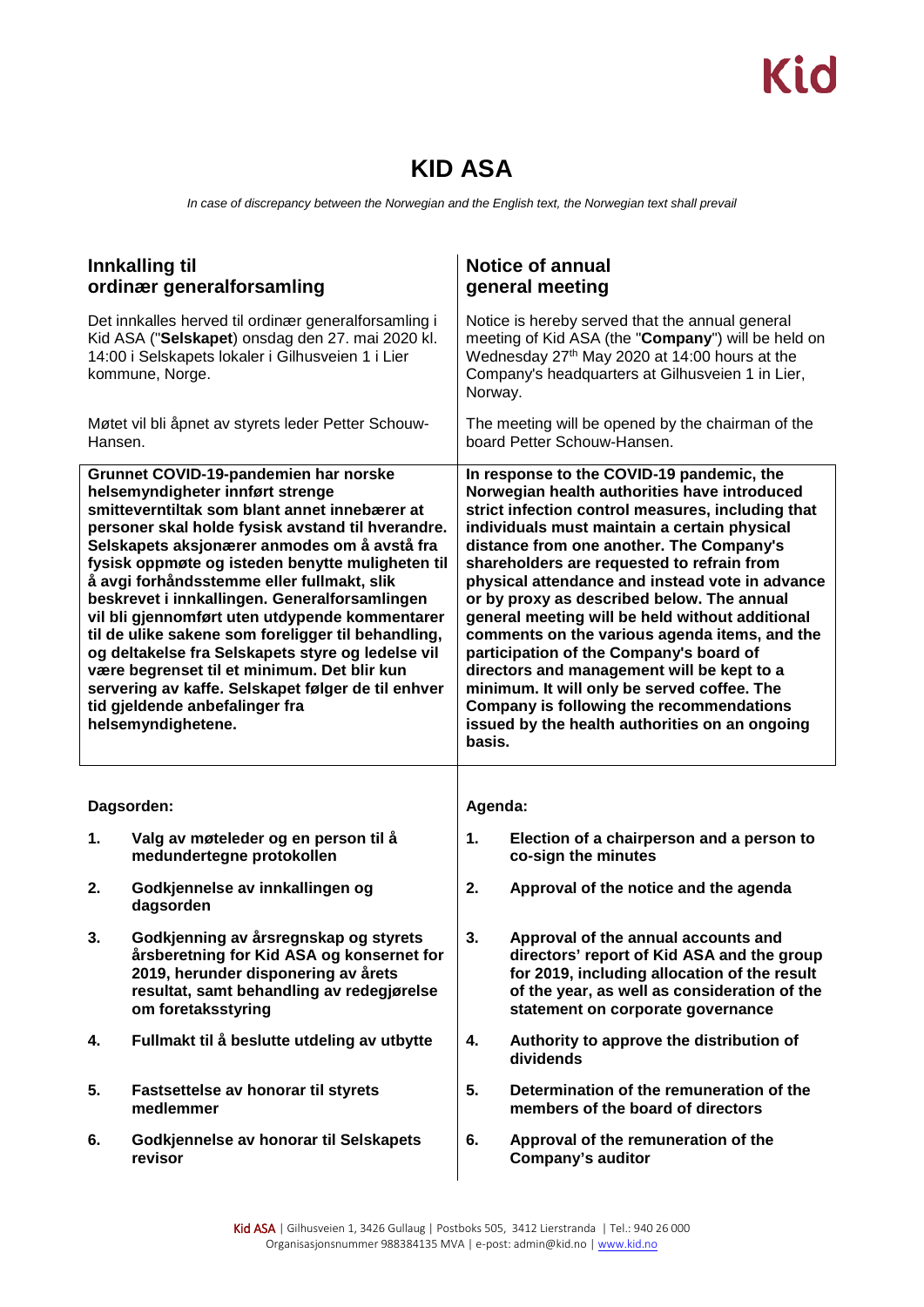| 7.        | Valg av medlemmer til styret                                                                                                                                                                                                                                                                                                                                                                                                                                                                                                              | 7.        | Election of members to the board of<br>directors                                                                                                                                                                                                                                                                                                                                                                                                                                                                                                                                                                                                          |
|-----------|-------------------------------------------------------------------------------------------------------------------------------------------------------------------------------------------------------------------------------------------------------------------------------------------------------------------------------------------------------------------------------------------------------------------------------------------------------------------------------------------------------------------------------------------|-----------|-----------------------------------------------------------------------------------------------------------------------------------------------------------------------------------------------------------------------------------------------------------------------------------------------------------------------------------------------------------------------------------------------------------------------------------------------------------------------------------------------------------------------------------------------------------------------------------------------------------------------------------------------------------|
| 8.        | Valg av medlemmer til valgkomité                                                                                                                                                                                                                                                                                                                                                                                                                                                                                                          | 8.        | Election of members to the nomination<br>committee                                                                                                                                                                                                                                                                                                                                                                                                                                                                                                                                                                                                        |
| 9.        | Fastsettelse av honorar til valgkomitéens<br>medlemmer                                                                                                                                                                                                                                                                                                                                                                                                                                                                                    | 9.        | Determination of the remuneration of the<br>members of the nomination committee                                                                                                                                                                                                                                                                                                                                                                                                                                                                                                                                                                           |
| 10.       | Erklæring om godtgjørelse til ledende<br>ansatte                                                                                                                                                                                                                                                                                                                                                                                                                                                                                          | 10.       | Statement regarding remuneration for<br>senior management                                                                                                                                                                                                                                                                                                                                                                                                                                                                                                                                                                                                 |
| 11.       | Styrefullmakt til kapitalforhøyelse                                                                                                                                                                                                                                                                                                                                                                                                                                                                                                       | 11.       | Board authorisation to increase the share<br>capital                                                                                                                                                                                                                                                                                                                                                                                                                                                                                                                                                                                                      |
| 12.       | Styrefullmakt til erverv av Selskapets egne<br>aksjer                                                                                                                                                                                                                                                                                                                                                                                                                                                                                     | 12.       | Board authorisation for the acquisition of<br>the Company's own shares                                                                                                                                                                                                                                                                                                                                                                                                                                                                                                                                                                                    |
|           | Forslag til vedtak i sak 3 - 12 fremgår av Vedlegg 1.                                                                                                                                                                                                                                                                                                                                                                                                                                                                                     |           | Proposals for resolutions under items 3 - 12 are set<br>out in Appendix 1.                                                                                                                                                                                                                                                                                                                                                                                                                                                                                                                                                                                |
|           | Kid ASA har en aksjekapital på NOK 48 774 194,40<br>fordelt på 40 645 162 aksjer, hver med pålydende<br>verdi NOK 1,2. Hver aksje gir rett til én stemme på<br>Selskapets generalforsamlinger. Kid ASA eier ingen<br>egne aksjer.                                                                                                                                                                                                                                                                                                         |           | Kid ASA has a share capital of NOK 48,774,194.40<br>divided into 40,645,162 shares, each with a nominal<br>value of NOK 1.2. Each share carries one vote at<br>the Company's general meetings. Kid ASA does not<br>hold any treasury shares.                                                                                                                                                                                                                                                                                                                                                                                                              |
|           | Aksjeeierne har følgende rettigheter i forbindelse<br>med generalforsamlingen:                                                                                                                                                                                                                                                                                                                                                                                                                                                            |           | The shareholders have the following rights in<br>respect of the general meeting:                                                                                                                                                                                                                                                                                                                                                                                                                                                                                                                                                                          |
| $\bullet$ | Rett til å møte i generalforsamlingen, enten<br>personlig eller ved fullmektig.                                                                                                                                                                                                                                                                                                                                                                                                                                                           | $\bullet$ | The right to attend the general meeting, either<br>in person or by proxy.                                                                                                                                                                                                                                                                                                                                                                                                                                                                                                                                                                                 |
| $\bullet$ | Talerett på generalforsamlingen.                                                                                                                                                                                                                                                                                                                                                                                                                                                                                                          | $\bullet$ | The right to speak at the general meeting.                                                                                                                                                                                                                                                                                                                                                                                                                                                                                                                                                                                                                |
| $\bullet$ | Rett til å ta med én rådgiver og gi denne<br>talerett.                                                                                                                                                                                                                                                                                                                                                                                                                                                                                    | $\bullet$ | The right to be accompanied by an advisor at<br>the general meeting and to give such advisor<br>the right to speak.                                                                                                                                                                                                                                                                                                                                                                                                                                                                                                                                       |
| $\bullet$ | Rett til å kreve opplysninger av styrets<br>medlemmer og administrerende direktør om<br>forhold som kan innvirke på bedømmelsen av<br>(i) godkjennelsen av årsregnskapet og<br>årsberetningen, (ii) saker som er forelagt<br>aksjeeierne til avgjørelse og (iii) Selskapets<br>økonomiske stilling, herunder om<br>virksomheten i andre selskaper som<br>Selskapet deltar i, og andre saker som<br>generalforsamlingen skal behandle, med<br>mindre de opplysninger som kreves, ikke kan<br>gis uten uforholdsmessig skade for Selskapet. | $\bullet$ | The right to require information from the<br>members of the board of directors and the<br>chief executive officer about matters which<br>may affect the assessment of (i) the approval<br>of the annual accounts and directors' report,<br>(ii) items which have been presented to the<br>shareholders for decision and (iii) the<br>Company's financial position, including<br>information about activities in other<br>companies in which the Company participates<br>and other business to be transacted at the<br>general meeting, unless the information<br>demanded cannot be disclosed without<br>causing disproportionate harm to the<br>Company. |
|           | Rett til å få fremsette alternativer til styrets<br>forslag under de saker generalforsamlingen<br>skal behandle.                                                                                                                                                                                                                                                                                                                                                                                                                          |           | The right to present alternatives to the board's<br>proposals in respect of matters on the agenda<br>at the general meeting.                                                                                                                                                                                                                                                                                                                                                                                                                                                                                                                              |
|           | Aksjonærer som ønsker å delta i general-                                                                                                                                                                                                                                                                                                                                                                                                                                                                                                  |           | Shareholders who wish to attend the general                                                                                                                                                                                                                                                                                                                                                                                                                                                                                                                                                                                                               |

forsamlingen enten personlig eller via fullmektig må meeting either in person or by proxy must return the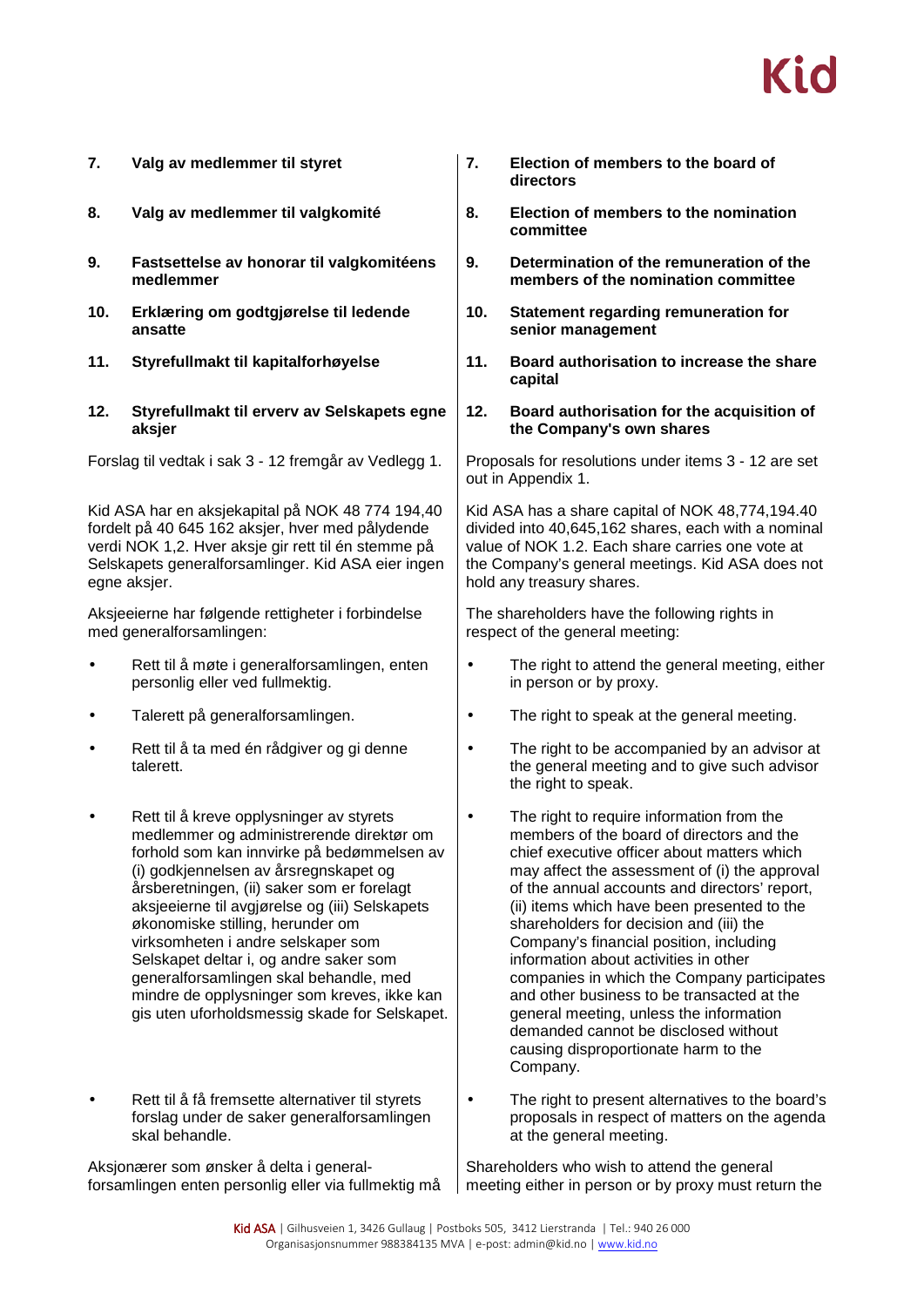sende inn påmeldingsskjema (Vedlegg 2) til Selskapet slik at Selskapet har påmeldingen i hende senest 22. mai 2020. I henhold til vedtektenes § 7 kan aksjeeiere som ikke er påmeldt innen fristens utløp, nektes adgang til generalforsamlingen.

Påmelding kan også skje elektronisk via VPS Investortjenester eller på [http://investor.kid.no](http://investor.kid.no/)

Dersom aksjer er registrert i VPS gjennom en forvalter, jf. allmennaksjeloven § 4-10, og den reelle aksjeeieren ønsker å delta i generalforsamlingen, personlig eller ved fullmakt, må den reelle aksjeeieren overføre aksjene til en VPS-konto i den reelle aksjeeierens navn forut for generalforsamlingsdagen.

Aksjonærer har rett til å møte og stemme ved fullmektig. Det må i så tilfelle fremlegges en skriftlig og datert fullmakt. Vedlagte fullmaktsskjema (Vedlegg 3) kan benyttes.

Det gjøres oppmerksom på at fullmakt uten stemmeinstruks kan utløse flaggeplikt etter norsk rett. Innehav av en stemmefullmakt uten stemmeinstruks likestilles etter verdipapirhandelloven § 4-2 tredje ledd med eierskap av aksjer eller rettigheter til aksjer. Dette betyr at fullmektigen vil ha plikt til å flagge fullmaktene dersom disse gjelder et antall aksjer som (sammen med fullmektigens eventuelle egne aksjer eller rettigheter til aksjer) når opp til eller overstiger tersklene for flaggeplikt i verdipapirhandelloven § 4-2 annet ledd.

Dersom det foreslåtte utbyttet blir vedtatt vil aksjen handles eks. utbytte på Oslo Børs fra og med 28. mai 2020. Utbetaling av utbytte vil finne sted 9. juni 2020.

Denne innkallingen med vedlegg er tilgjengelig på Selskapets internettside [http://investor.kid.no.](http://investor.kid.no/)

I tråd med vedtektene § 7 sendes ikke vedleggene til innkallingen med post til aksjonærene. Enhver aksjonær kan dog kreve at vedleggene sendes vederlagsfritt til vedkommende med post. Dersom en aksjeeier ønsker å få tilsendt dokumentene, kan henvendelse rettes til Selskapet på telefon: 940 26 000, eller ved å sende en forespørsel pr e-post til [investor@kid.no.](mailto:investor@kid.no)

enclosed attendance form (Appendix 2) to the Company in time to be received by the Company no later than 22 May 2020. In accordance with section 7 of the articles of association, shareholders who do not notify their deadline within this deadline may be denied access to the general meeting.

Notice of attendance may also be given electronically via VPS Investor Services or [http://investor.kid.no](http://investor.kid.no/)

If the shares are held through a nominee, cf. the Norwegian Public Limited Liability Companies Act Section 4-10, and the beneficial owner wishes to attend the general meeting, whether in person or by proxy, the beneficial owner must transfer the shares to a VPS account in the name of the beneficial owner prior to the date of the general meeting.

Shareholders may appoint a proxy to attend and vote on their behalf. In this case a written and dated proxy must be provided. The enclosed proxy form (Appendix 3) may be used.

Please note that proxies without voting instructions may trigger disclosure requirements under Norwegian law. Under the Norwegian Securities Trading Act section 4-2 third paragraph the possession of a proxy without voting instructions is considered equal to ownership of shares or rights to shares. This means that a proxy is required to disclose the proxies if the number of shares to which they relate (together with any shares or rights to shares held by the proxy) reaches or exceeds the disclosure thresholds under the Norwegian Securities Trading Act section 4-2 second paragraph.

If the proposed dividend is approved the shares will trade ex. dividends on Oslo Børs from and including 28 May 2020. Payment of the dividend will be made on 9 June 2020.

This notice and the appendices are available on the Company's web pages in [http://investor.kid.no.](http://investor.kid.no/)

In accordance with § 7 of the Company's articles of association, the appendices to the notice will not be sent by post to the shareholders. A shareholder may nonetheless demand to be sent the appendices by post free of charge. If a shareholder wishes to have the documents sent to him, such request can be addressed to the Company by way of telephone: +47 940 26 000 or by email to [investor@kid.no](mailto:investor@kid.no) .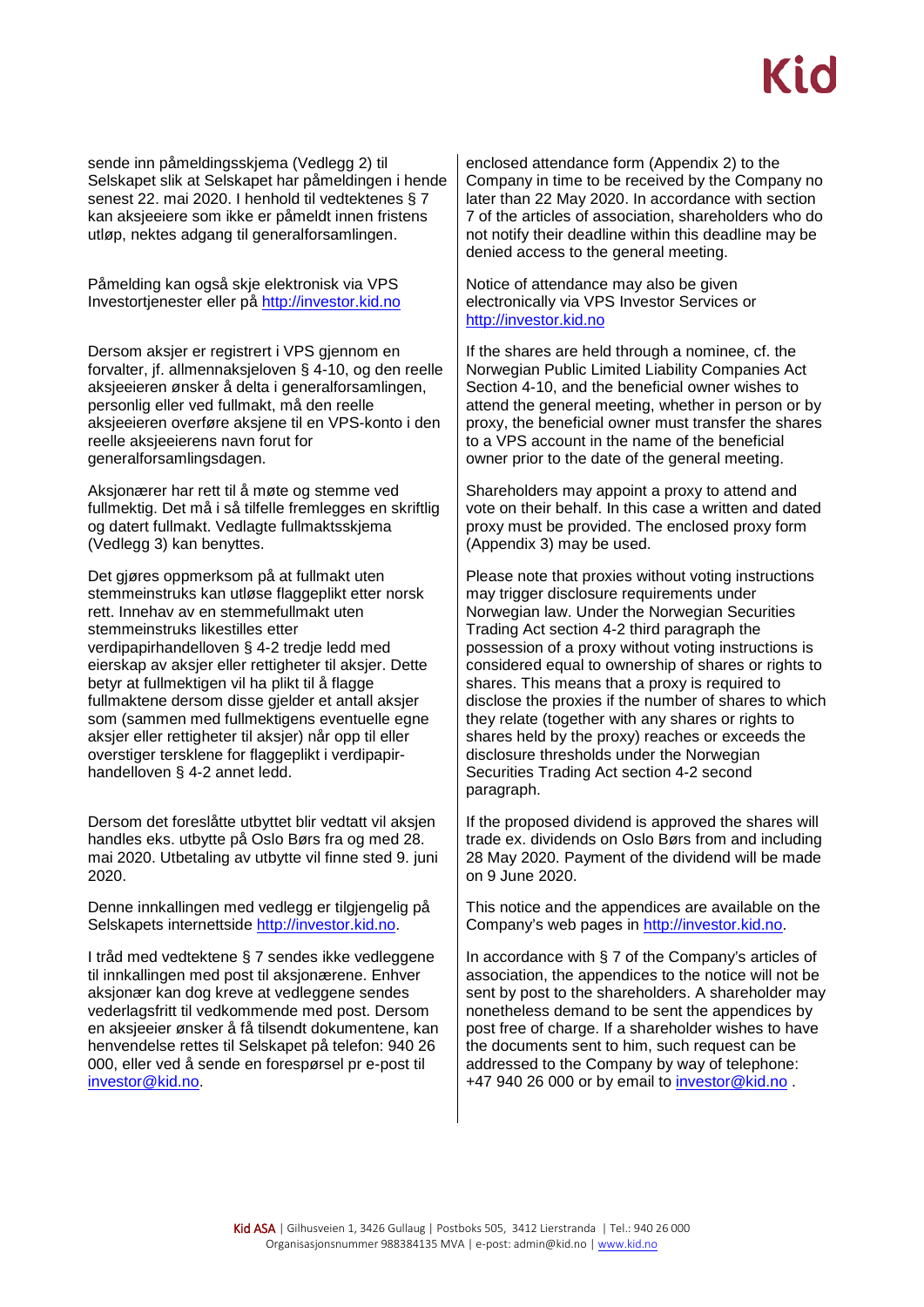# Kid

### Kid ASA

6. mai 2020 / 6 May 2020

### Petter Schouw-Hansen

#### Styrets leder / Chairman of the board of directors

#### **Vedlegg:**

- 1. Foreslåtte vedtak
- 2. Påmeldingsskjema
- 3. Fullmaktsskjema
- 4. Erklæring om godtgjørelse til ledende ansatte
- 5. Valgkomiteens innstillinger
- 6. Årsrapport 2019

#### **Appendices:**

- 1. Proposed resolutions
- 2. Attendance form
- 3. Proxy form
- 4. Statement regarding remuneration for senior management
- 5. Statement of the nomination committee
- 6. Annual report for 2019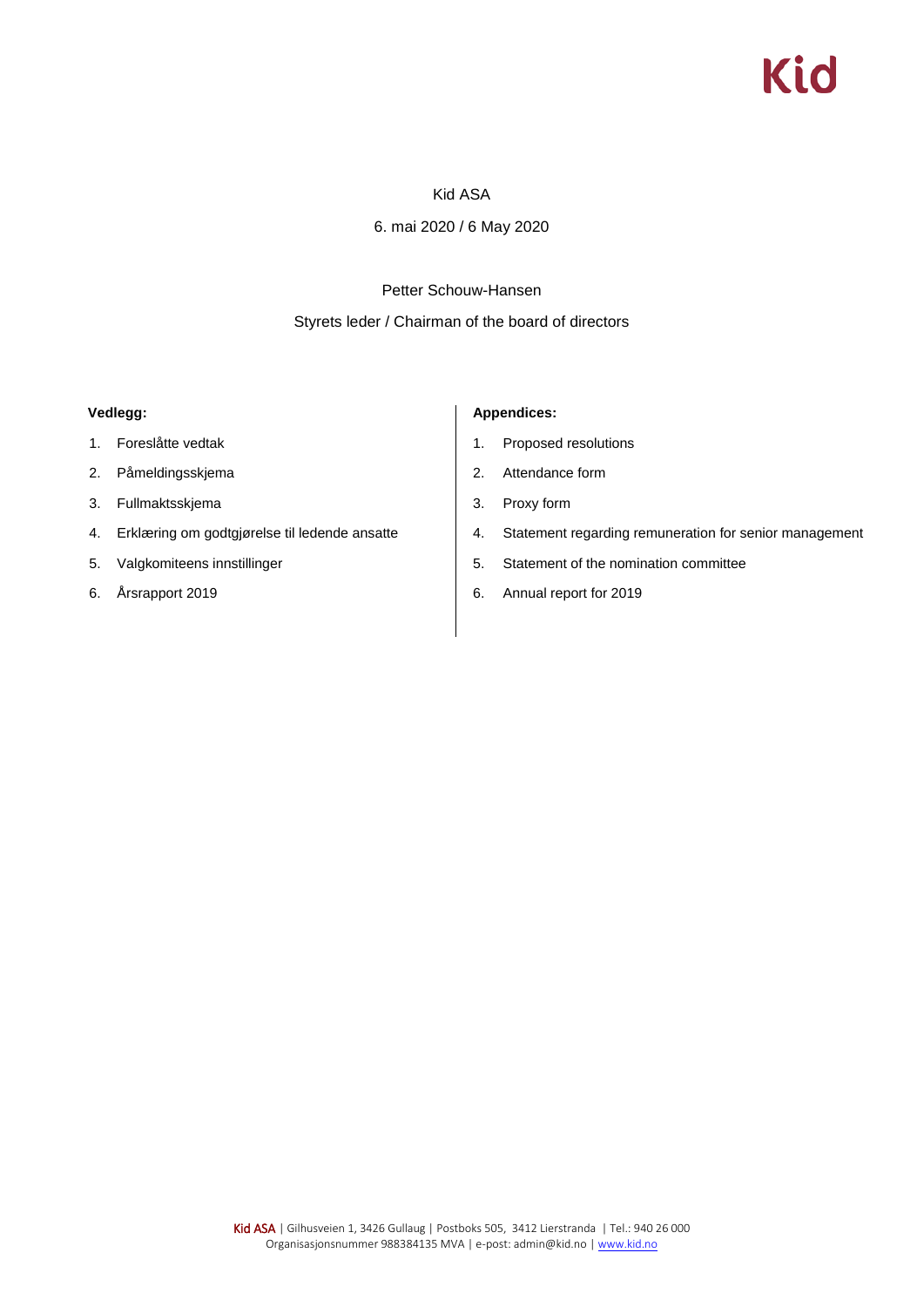| Vedlegg 1 - Forslag til vedtak                                                                                                                                                                                                                                                                                                | <b>Appendix 1 - Proposed resolutions</b>                                                                                                                                                                                                                                                                                                                                            |
|-------------------------------------------------------------------------------------------------------------------------------------------------------------------------------------------------------------------------------------------------------------------------------------------------------------------------------|-------------------------------------------------------------------------------------------------------------------------------------------------------------------------------------------------------------------------------------------------------------------------------------------------------------------------------------------------------------------------------------|
| Sak 3 - Godkjenning av årsregnskap<br>og<br>årsberetning<br>styrets<br>for<br><b>Kid</b><br><b>ASA</b><br>og<br>konsernet for 2019, herunder disponering<br>av<br>samt<br>behandling<br>årets<br>resultat,<br>av<br>redegjørelse om foretaksstyring                                                                           | Item 3 - Approval of the annual accounts and<br>directors' report of Kid ASA and the group<br>for 2019, including allocation of the result of<br>the year, as well as consideration of the<br>statement on corporate governance                                                                                                                                                     |
| Styrets redegjørelse om foretaksstyring er inntatt<br><i>i</i> årsrapporten.                                                                                                                                                                                                                                                  | The statement of the board of directors on<br>corporate governance is included in the annual<br>report.                                                                                                                                                                                                                                                                             |
| Styret foreslår at generalforsamlingen treffer<br>følgende vedtak:                                                                                                                                                                                                                                                            | The board of directors proposes that the general<br>meeting pass the following resolution:                                                                                                                                                                                                                                                                                          |
| "Årsregnskapet og årsberetningen<br>for<br>2019 godkjennes.                                                                                                                                                                                                                                                                   | "The annual accounts and the directors'<br>report for 2019 are approved.                                                                                                                                                                                                                                                                                                            |
| Det foreslåtte utbyttet på NOK 1.2 per<br>aksje godkjennes."                                                                                                                                                                                                                                                                  | The proposed dividend of NOK 1.2 per<br>share is approved."                                                                                                                                                                                                                                                                                                                         |
| Sak 4 - Fullmakt til å beslutte utdeling av<br>utbytte                                                                                                                                                                                                                                                                        | Item 4 - Authority to approve the distribution<br>of dividends                                                                                                                                                                                                                                                                                                                      |
| Styret har som mål å videreføre dagens<br>utbyttepolitikk som tilsier at 60-80% av justert<br>resultat etter skatt utbetales som årlig utbytte.<br>Styret ønsker å videreføre to utbetalinger per år,<br>hvor styret har fullmakt til å fastsette og utbetale<br>et halvårsutbytte i lys av resultatet per tredje<br>kvartal. | The board of directors intends to maintain the<br>existing dividend policy whereby 60-80% of the<br>adjusted results after tax are distributed as a<br>dividend. The board wishes to continue to carry<br>out two dividend payments per year, where the<br>board is authorized to approve and distribute a<br>half-yearly dividend in light of the results of the<br>third quarter. |
| Styret foreslår at generalforsamlingen treffer<br>følgende vedtak:                                                                                                                                                                                                                                                            | The board of directors proposes that the general<br>meeting pass the following resolution:                                                                                                                                                                                                                                                                                          |
| "Styret gis i henhold til allmennaksjeloven<br>§ 8-2 (2) fullmakt til å beslutte utdeling av<br>utbytte på grunnlag av<br><b>Selskapets</b><br>årsregnskap for 2019. Fullmakten kan<br>utøves én gang.                                                                                                                        | "The board of directors is authorized<br>pursuant to the Public Limited Companies<br>Act $\S$ 8-2(2) to approve the distribution of<br>dividends based on the Company annual<br>accounts for 2019. The authority may be<br>used one time.                                                                                                                                           |
| gjelder frem<br>ordinær<br>Fullmakten<br>til<br>generalforsamling i 2021."                                                                                                                                                                                                                                                    | The authority shall remain in force until<br>the annual general meeting in 2021."                                                                                                                                                                                                                                                                                                   |
| Sak 5 - Fastsettelse av honorar til styrets<br>medlemmer                                                                                                                                                                                                                                                                      | Item 5 - Determination of the remuneration of<br>the members of the board of directors                                                                                                                                                                                                                                                                                              |
| valgkomiteen<br>Forslaget<br>fra<br>inntatt<br>er<br>$\blacksquare$<br>valgkomiteens<br>innstilling,<br>vedlagt<br>som<br>er<br>innkallingen.                                                                                                                                                                                 | The proposal of the nomination committee is set<br>out in the statement of the<br>nomination<br>committee, which is enclosed to the notice.                                                                                                                                                                                                                                         |
| Sak 6 - Godkjennelse<br>honorar<br>av<br>til<br>Selskapets revisor                                                                                                                                                                                                                                                            | Item 6 - Approval of the remuneration of the<br><b>Company's auditor</b>                                                                                                                                                                                                                                                                                                            |
|                                                                                                                                                                                                                                                                                                                               | Godtgjørelsen til Selskapets revisor for 2019 er   The remuneration of the Company's auditor for                                                                                                                                                                                                                                                                                    |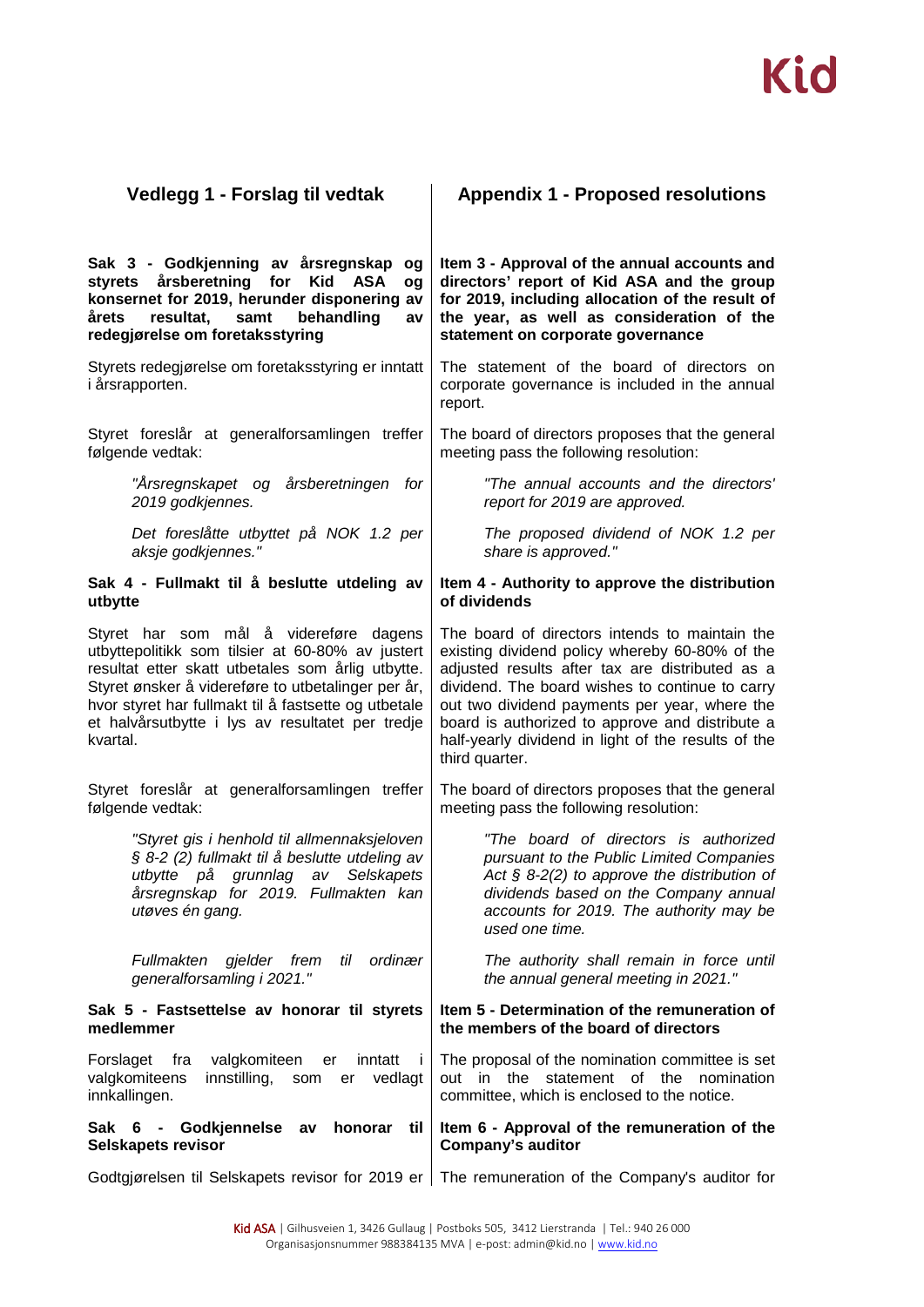

| TNOK 925, hvorav TNOK 575 dekker revisjon    |  |  |  |  |  |  |
|----------------------------------------------|--|--|--|--|--|--|
| av det konsoliderte årsregnskapet samt       |  |  |  |  |  |  |
| selskapsregnskap i konsernet til Kid ASA, og |  |  |  |  |  |  |
| TNOK 350 dekker tjenester knyttet til        |  |  |  |  |  |  |
| kvartalsrapporter og nye IFRS standarder.    |  |  |  |  |  |  |

Forslaget fra valgkomiteen er inntatt i valgkomiteens innstilling, som er vedlagt innkallingen.

Forslaget fra valgkomiteen er inntatt i valgkomiteens innstilling, som er vedlagt innkallingen.

#### **Sak 9 - Fastsettelse av honorar til valgkomitéens medlemmer**

Forslaget fra valgkomiteen er inntatt i valgkomiteens innstilling, som er vedlagt innkallingen.

#### **Sak 10 - Erklæring om godtgjørelse til ledende ansatte**

Redegjørelsen fra styret om godtgjørelse til ledende ansatte er inkludert i en egen innstilling, som er vedlagt innkallingen.

Styret foreslår at generalforsamlingen treffer følgende vedtak:

> *"Generalforsamlingen gir sin tilslutning til styrets erklæring om godtgjørelse til ledende ansatte."*

Styret anser at det er i Selskapets interesse at styret gis fullmakt til å forhøye Selskapets aksjekapital. Dette vil gi styret fleksibilitet til å styrke Selskapets kapital eller bruke Selskapets aksjer som vederlag der dette måtte være hensiktsmessig.

Styret foreslår at generalforsamlingen treffer følgende vedtak:

> *"Styret gis i henhold til allmennaksjeloven § 10-14 (1) fullmakt til å forhøye Selskapets aksjekapital med inntil NOK*

2019 is TNOK 925, of which TNOK 575 covers audit of the consolidated annual financial statements of the group and company statements, and TNOK 350 covers services related to quarterly reports and new IFRS standards.

#### **Sak 7 - Valg av medlemmer til styret Item 7 - Election of members to the board of directors**

The proposal of the nomination committee is set out in statement of the nomination committee, which is enclosed with the notice.

#### **Sak 8 - Valg av medlemmer til valgkomité Item 8 – Election of members to the nomination committee**

The proposal of the nomination committee is set out in statement of the nomination committee, which is enclosed with the notice.

#### **Item 9 - Determination of the remuneration of the members of the nomination committee**

The proposal of the nomination committee is set out in statement of the nomination committee, which is enclosed with the notice.

#### **Item 10 - Statement regarding remuneration for senior management**

The statement of the board of directors regarding remuneration for senior management is set out in a separate statement, which is enclosed with the notice.

The board of directors proposes that the general meeting pass the following resolution:

> *"The general meeting endorses the statement of the Board of Directors regarding remuneration management."*

#### **Sak 11 - Styrefullmakt til kapitalforhøyelse Item 11 - Board authorisation to increase the share capital**

The board of directors believes that it is in the best interest of the Company that the Board is granted authorization to increase the Company's share capital. This will give the board of directors flexibility to strengthen the Company's capital or use the Company's shares as consideration where appropriate.

The board of directors proposes that the general meeting pass the following resolution:

> *"The board of directors is authorized pursuant to the Public Limited Companies Act § 10-14 (1) to increase the Company's*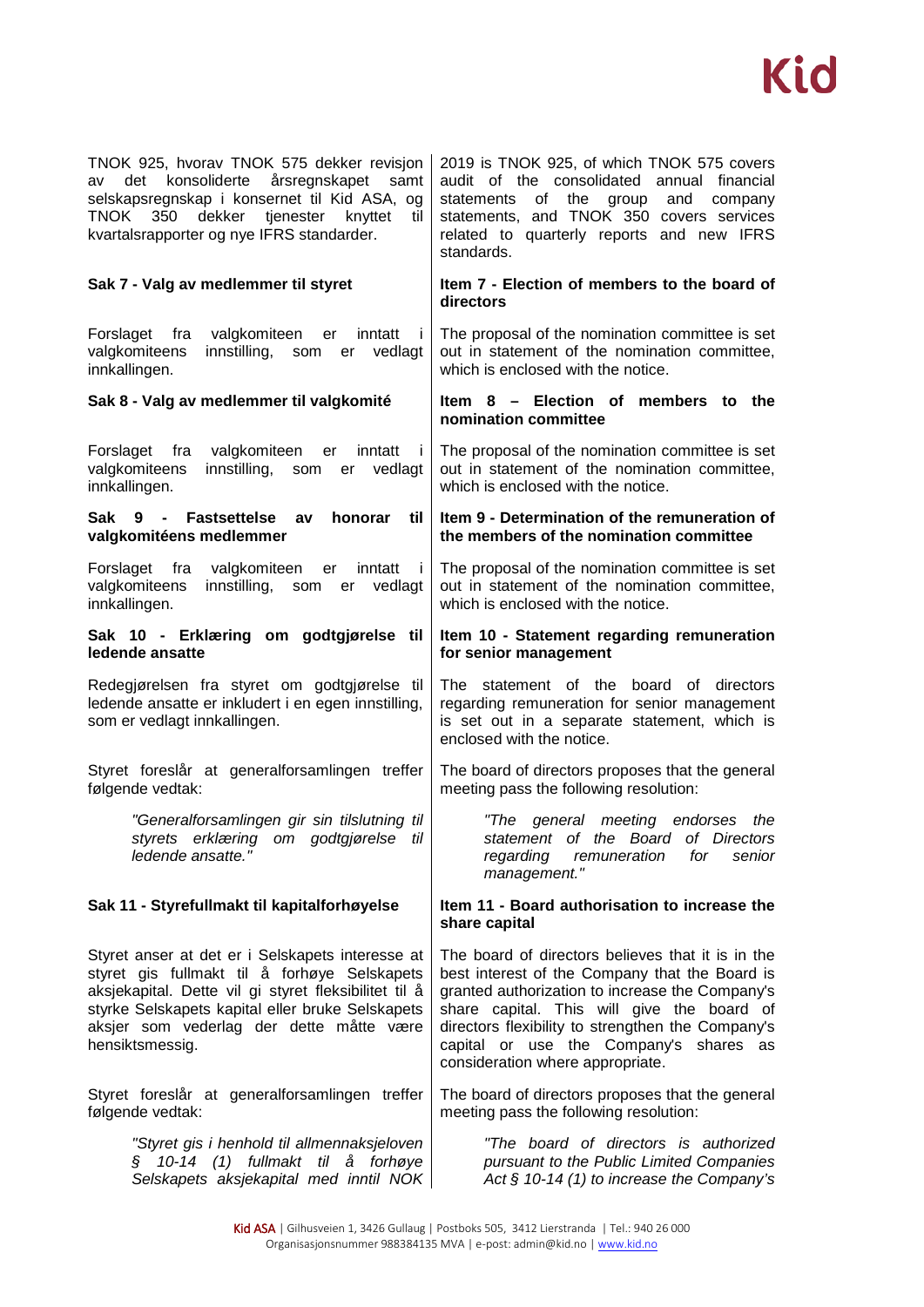*4.877.419. Innenfor denne samlede beløpsrammen kan fullmakten benyttes flere ganger.*

*Fullmakten kan bare benyttes til å utstede aksjer som vederlag og til innhenting av ny egenkapital for å styrke Selskapets finansiering.*

*Fullmakten gjelder frem til ordinær generalforsamling i 2021, dog senest til 30. juni 2021.* 

*Aksjeeiernes fortrinnsrett etter allmennaksjeloven § 10-4 kan fravikes.*

*Fullmakten omfatter kapitalforhøyelse mot innskudd i penger og mot innskudd i andre eiendeler enn penger. Fullmakten omfatter rett til å pådra selskapet særlige plikter, jf. allmennaksjeloven § 10-2. Fullmakten omfatter beslutning om fusjon etter allmennaksjeloven § 13-5."*

### **Sak 12 - Styrefullmakt til erverv av Selskapets egne aksjer**

Styret foreslår at generalforsamlingen gir en fullmakt til å erverve egne aksjer. Dette vil gi Selskapet fleksibilitet til å kjøpe tilbake egne aksjer dersom dette skulle anses hensiktsmessig for å optimalisere Selskapets kapitalstruktur eller skaffe Selskapet en beholdning egne aksjer som vil kunne benyttes som vederlag i transaksjoner e.l.

Styret foreslår at generalforsamlingen treffer følgende vedtak:

> *"Styret gis i henhold til allmennaksjeloven § 9-4 fullmakt til på vegne av Selskapet å erverve aksjer i Selskapet ("egne aksjer") med en samlet pålydende verdi på inntil NOK 4.877.419.*

> *Ved erverv av egne aksjer kan det ikke betales et vederlag pr. aksje som er mindre enn NOK 20 eller som overstiger NOK 60.*

*Styret fastsetter på hvilke måter egne aksjer kan erverves eller avhendes.*

*share capital by up to NOK 4,877,419. Subject to this aggregate amount limitation, the authority may be used on more than one occasion.*

*The authority may only be used to issue shares as consideration and to raise new equity in order to strengthen the Company's financing.*

*The authority shall remain in force until the annual general meeting in 2021, but in no event later than 30 June 2021.*

*The pre-emptive rights of the shareholders under § 10-4 of the Public Limited Companies Act may be set aside.*

*The authority covers capital increases against contributions in cash and contributions other than in cash. The authority covers the right to incur special obligations for the Company, ref. § 10-2 of the Public Limited Companies Act. The authority covers resolutions on mergers in accordance with § 13-5 of the Public Limited Companies Act."*

#### **Item 12 - Board authorisation for the acquisition of the Company's own shares**

The board of directors proposes that the general meeting grant an authorisation to acquire own shares. This will give the Company the flexibility to buy back its own shares if this should be desirable in order to optimize the capital structure of the Company or to provide the Company with a holding of own shares which could be used as consideration in transactions etc.

The board of directors proposes that the general meeting pass the following resolution:

> *"The board of directors is authorised pursuant to the Public Limited Liability Companies Act § 9-4 to acquire shares in the Company ("own shares") on behalf of the Company with an aggregate nominal value of up to 4,877,419.*

> *When acquiring own shares the consideration per share may not be less than NOK 20 and may not exceed NOK 60.*

> *The board of directors determines the methods by which own shares can be acquired or disposed of.*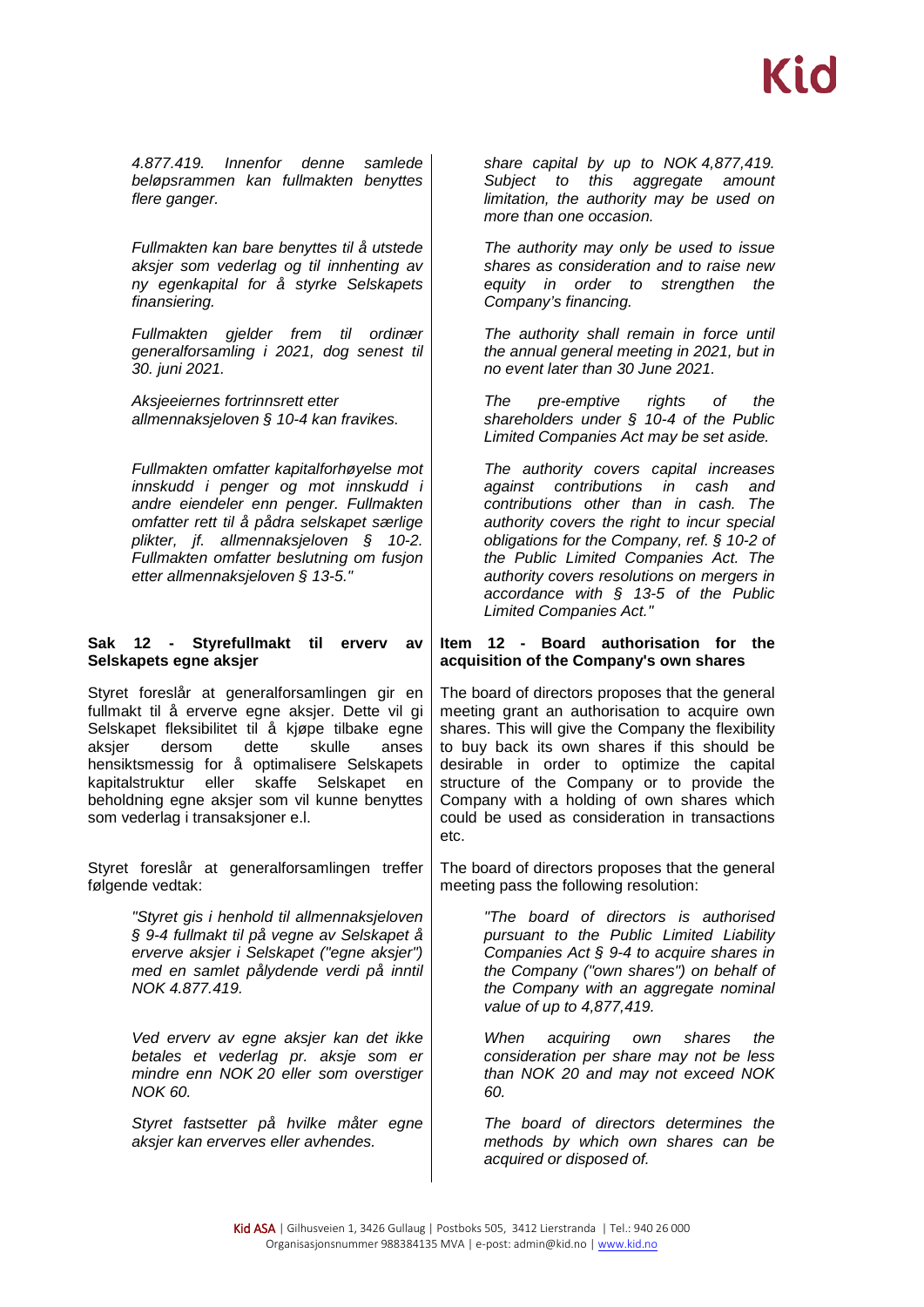*Fullmakten gjelder frem til ordinær generalforsamling i 2021, dog senest til 30. juni 2021."*

*The authority shall remain in force until the annual general meeting in 2021, but in no event later than 30 June 2021."*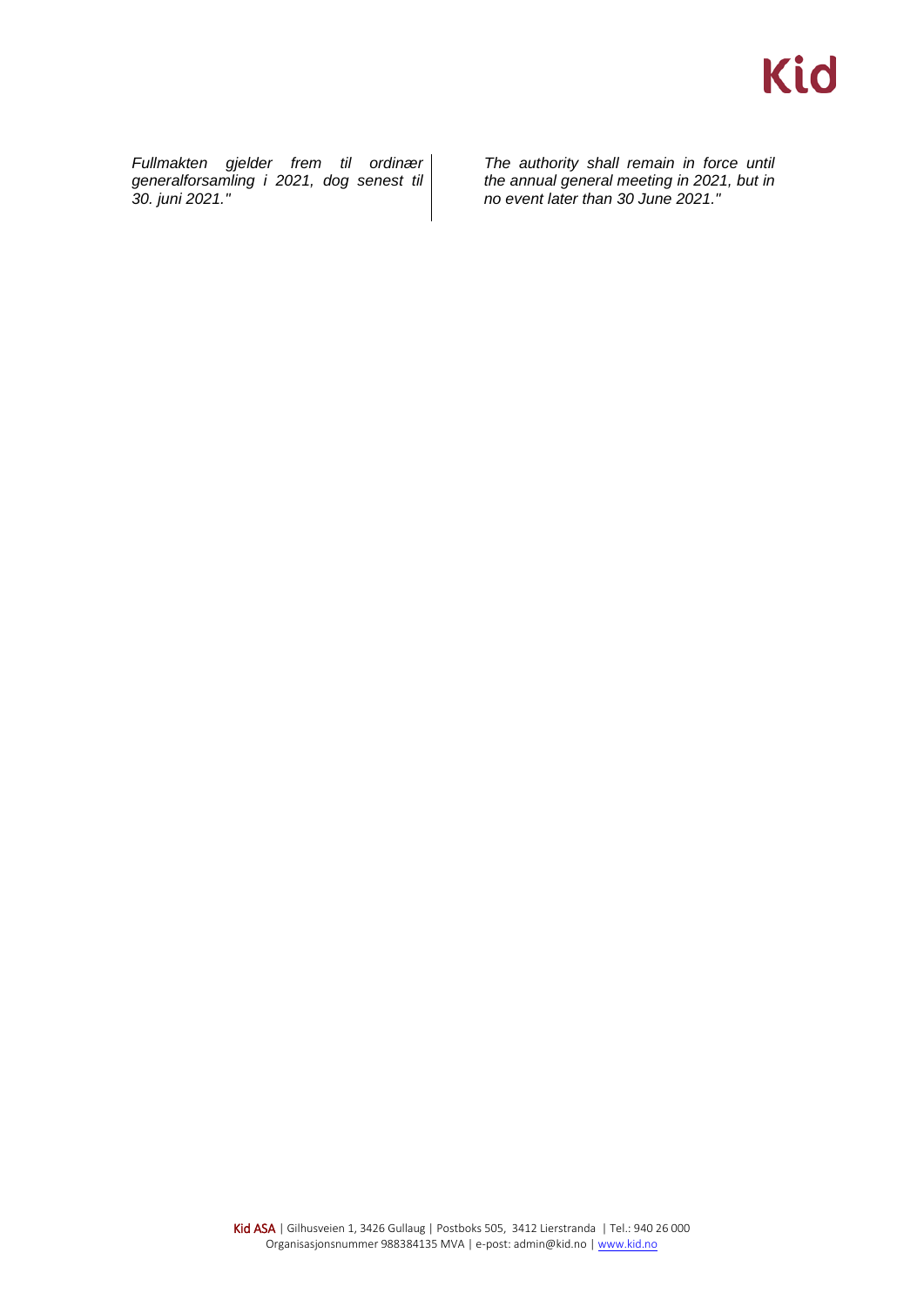

| "Firma-/Etternavn, Fornavn" |                | Ref no: "Refnr" | PIN code: "Pin"                                                                         |  |  |
|-----------------------------|----------------|-----------------|-----------------------------------------------------------------------------------------|--|--|
| " $c/o$ "                   |                |                 |                                                                                         |  |  |
| "Adresse1"                  | $\mathbf 1$    |                 | NOTICE OF ANNUAL GENERAL MEETING                                                        |  |  |
| "Adresse2"                  |                |                 |                                                                                         |  |  |
| "Postnummer, Poststed"      | $\mathbf{2}$ . |                 | MEETING IN KID ASA WILL BE HELD ON 27 MAY<br>2020 AT 02.00 P.M. ADDRESS: GILHUSVEIEN 1, |  |  |
| "Land"a                     |                | LIER, NORWAY    |                                                                                         |  |  |

**Record Date (Share register): 25 May 2020 Registration Deadline according to bylaws: 22 May 2020**

**The Company accepts votes in advance for the Annual General Meeting. Registration Deadline for advance votes: 22 May 2020 at 02:00 p.m. Advance votes may only be executed electronically, through the Company's website http://investor.kid.no or via VPS Investor Services.**

#### **Notice of attendance**

The Undersigned will attend the Annual General Meeting on the 27 May 2020 and cast votes for:

**"Beholdning"** own shares.

\_\_\_\_\_\_\_\_\_\_\_\_\_\_\_\_\_\_\_\_\_\_\_\_\_\_\_\_\_\_

#### **Notice of attendance should be registered electronically through the Company's website www.//investor.kid.no or via VPS Investor Services.**

For notification of attendance through the Company's website, the above mentioned pin code and reference number must be stated.

Alternatively through VPS Investor service where pin code and reference number is not needed.

If you are not able to register this electronically, you may send by e-mail to [nis@nordea.com](mailto:nis@nordea.com), or by regular mail to Nordea Bank Norge Abp Norwegian branch, Issuer Services, PO Box 1166 Sentrum 0107 Oslo, Norway. The notice of attendance must be received no later than 22 May 2020 at 02:00 p.m.

|  |  |  |  |  |  |  |  |  |  |  |  |  |  |  | If the shareholder is a Company, please state the name of the individual who will be representing the Company: |  |  |
|--|--|--|--|--|--|--|--|--|--|--|--|--|--|--|----------------------------------------------------------------------------------------------------------------|--|--|
|--|--|--|--|--|--|--|--|--|--|--|--|--|--|--|----------------------------------------------------------------------------------------------------------------|--|--|

Place Date Date Shareholder's signature

**Proxy without voting instructions** for Annual General Meeting of Kid ASA. *If you are unable to attend the meeting, you may grant proxy to another individual.*

**"Pin"**

 **Ref no: "Refnr" PIN code:**

**Proxy should be submitted electronically through the Company's website www.investor.kid.no or via VPS Investor Services.**

For granting proxy through the Company's website, the above mentioned pin code and reference number must be stated.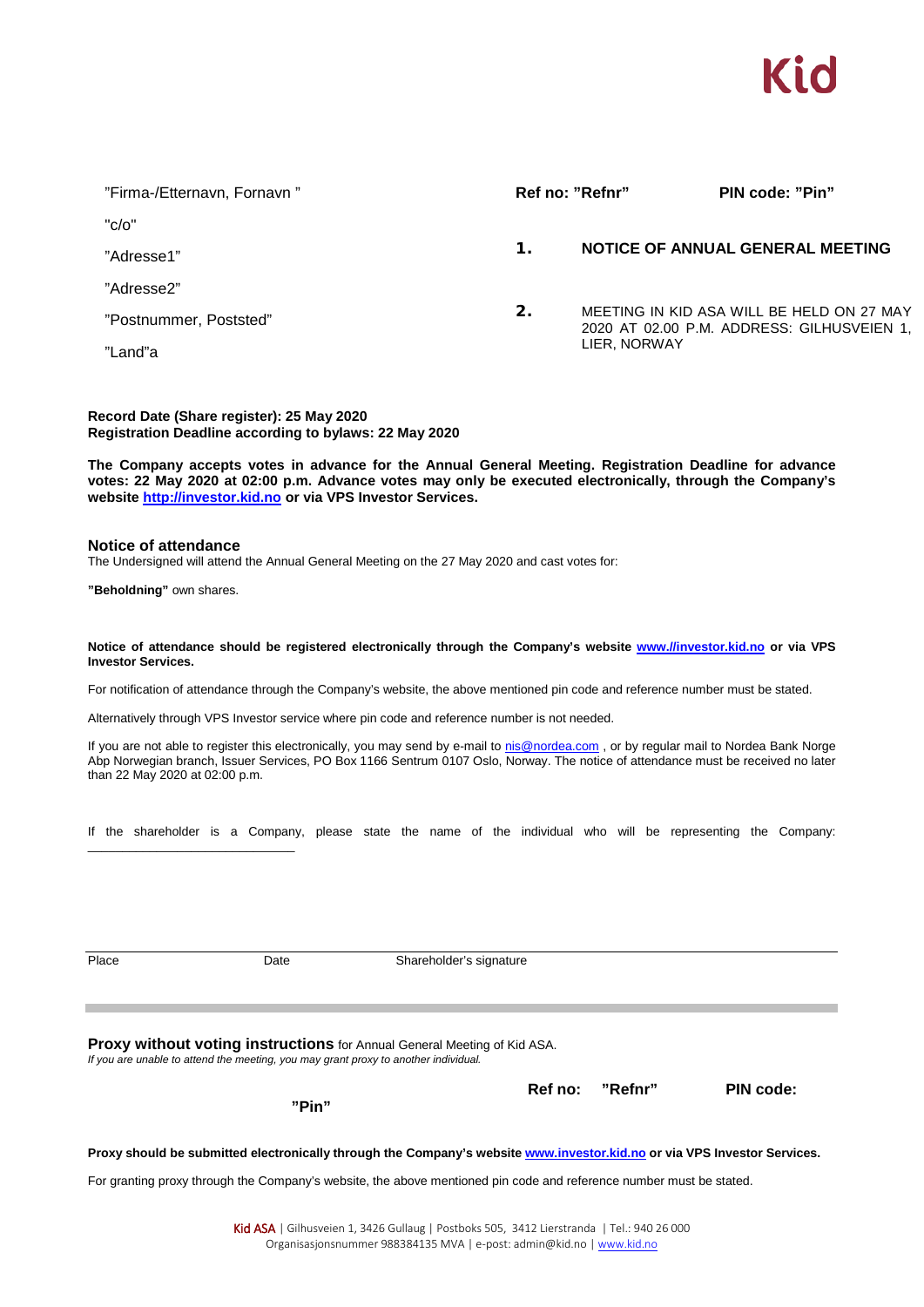Alternatively through VPS Investor service where pin code and reference number is not needed.

If you are not able to register this electronically, you may send by e-mail to. [nis@nordea.com](mailto:nis@nordea.com), or by regular mail to Nordea Bank Norge Abp Norwegian branch, Issuer Services, PO Box 1166 Sentrum 0107 Oslo, Norway The notice of attendance must be received no later than 22 May 2020 at 02:00 p.m.

If you send the proxy without naming the proxy holder, the proxy will be given to the Chair of the Board of Directors or an individual authorised by him or her.

This proxy must be received no later than 22 May 2020 at 02:00 p.m.

#### **The undersigned "Firma-/Etternavn, Fornavn "**

hereby grants (tick one of the two)

#### the Chair of the Board of Directors (or a person authorised by him or her), or

\_\_\_\_\_\_\_\_\_\_\_\_\_\_\_\_\_\_\_\_\_\_\_\_\_\_\_\_\_\_\_\_\_\_\_\_\_\_\_\_\_\_\_\_\_

(Name of proxy holder in capital letters)

proxy to attend and vote for my/our shares at the Annual General Meeting of Kid ASA on 27 May 2020.

Place Date Date Shareholder's signature (Only for granting proxy)

With regards to your right to attend and vote, reference is made to the Norwegian Public Limited Liability Companies Act, in particular Chapter 5. If the shareholder is a company, the company's Certificate of Registration must be attached to the proxy.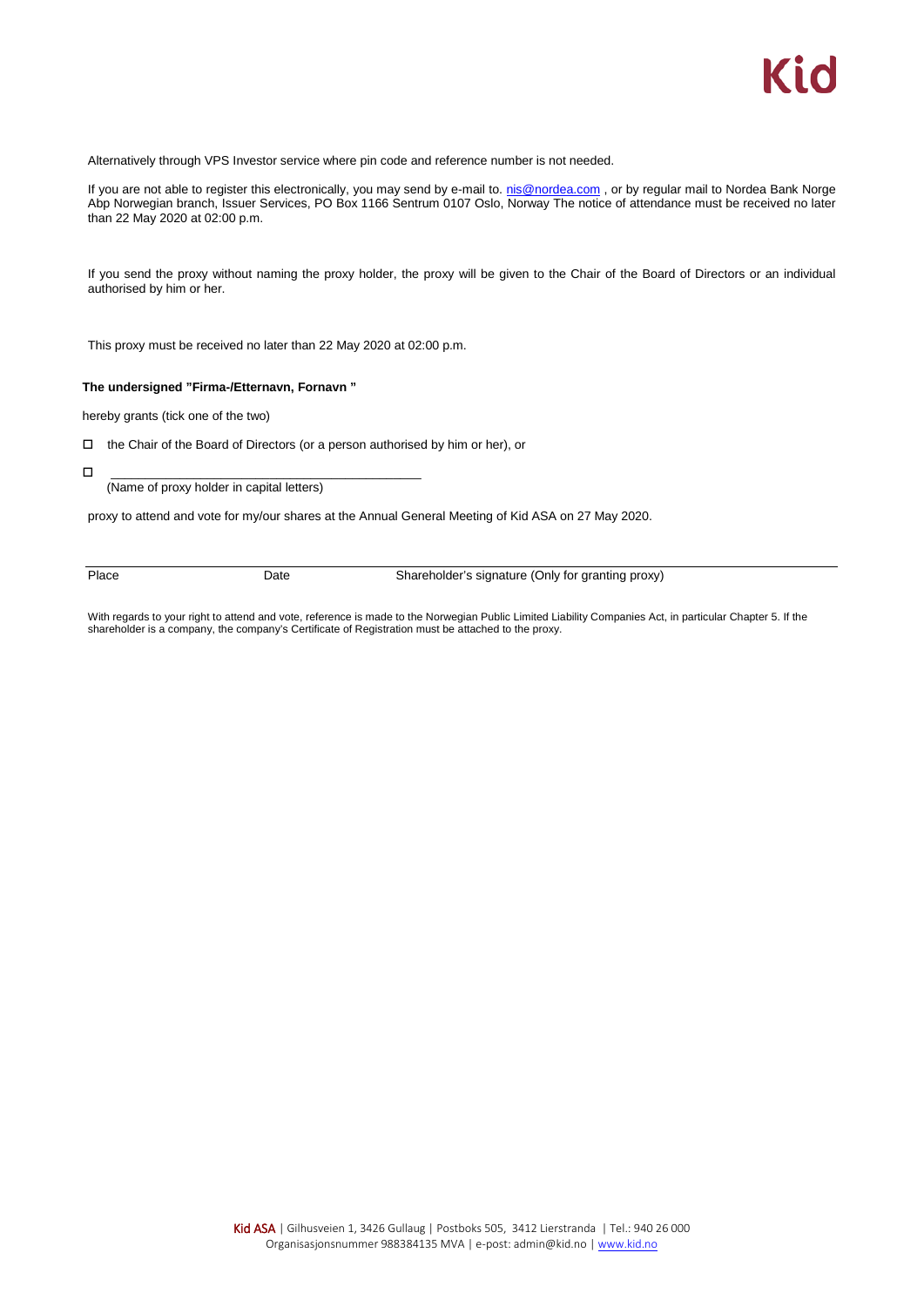#### **Proxy with voting instructions**

*If you are unable to attend the Annual General Meeting in person, you may use this proxy form to give voting instructions to Chair of the Board of Directors or the person authorised by him or her.*

Proxies with voting instructions can only be registered by DNB, and must be sent to e-mai[l nis@nordea.com](mailto:nis@nordea.com) ((scanned form), or by regular mail to Nordea Bank Norge Abp Norwegian breanch, Issuer Services, PO Box 1166 Sentrum 0107 Oslo, Norway. The form must be received by Nordea Bank Norge , Issuer's Department no later than 22 May 2020 at 02:00 p.m.

**Proxies with voting instructions must be dated and signed in order to be valid.**

#### **3. THE UNDERSIGNED: "FIRMA-/ETTERNAVN, FORNAVN " REF NO: "REFNR"**

hereby grants the Chair of the Board of Directors (or the person authorised by him or her) proxy to attend and vote for my/our shares at the Annual General Meeting of Kid ASA on 27 May 2020.

The votes shall be exercised in accordance to the instructions below. If the sections for voting are left blank, this will be counted as an instruction to vote in accordance with the Board's and Nomination Committee's recommendations. However, if any motions are made from the attendees in addition to or in replacement of the proposals in the Notice, the proxy holder may vote at his or her discretion. If there is any doubt as to how the instructions should be understood, the proxy holder may abstain from voting.

|     | Agenda for the Annual General Meeting 2020                                                                                                                                                                       | For | <b>Against</b> | <b>Abstention</b> |
|-----|------------------------------------------------------------------------------------------------------------------------------------------------------------------------------------------------------------------|-----|----------------|-------------------|
| 1.  | Election of a chairperson and a person to co-sign the minutes                                                                                                                                                    | □   | □              | □                 |
| 2.  | Approval of the notice and the agenda                                                                                                                                                                            | □   | □              | □                 |
| 3.  | Approval of the annual accounts and directors' report of Kid ASA and the group for 2019,<br>including allocation of the result of the year, as well as consideration of the statement on<br>corporate governance | □   | п              | п                 |
| 4.  | Authority to approve the distribution of dividends                                                                                                                                                               | О   | $\Box$         | $\Box$            |
| 5.  | Determination of the remuneration of the members of the board of directors                                                                                                                                       | П   | п              | $\Box$            |
| 6.  | Approval of the remuneration of the Company's auditor                                                                                                                                                            | п   | □              | □                 |
| 7.  | Election of members to the board of directors – the proposal form the Nomination Committee<br>as a whole                                                                                                         | □   | □              | □                 |
|     | Or individual voting                                                                                                                                                                                             |     |                |                   |
|     | 7.1 Liv Berstad                                                                                                                                                                                                  | о   | $\Box$         | $\Box$            |
|     | 7.2 Gyrid Skalleberg Ingerø                                                                                                                                                                                      | п   | $\Box$         | п                 |
| 8.  | Election of members to the nomination committee – the proposal form the Nomination<br>Committee as a whole                                                                                                       | О   | □              | □                 |
|     | Or individual voting                                                                                                                                                                                             |     |                |                   |
|     | 8.1 Sten-Arthur Sælør                                                                                                                                                                                            | п   | $\Box$         | $\Box$            |
|     | 8.2 Geir Moe                                                                                                                                                                                                     | О   | $\Box$         | $\Box$            |
| 9.  | Determination of the remuneration of the members of the nomination committee                                                                                                                                     | О   | $\Box$         | $\Box$            |
| 10. | Statement regarding remuneration for senior management                                                                                                                                                           | О   | $\Box$         | $\Box$            |
| 11. | Board authorisation to increase the share capital                                                                                                                                                                | О   | $\Box$         | $\Box$            |
|     | 12. Board authorisation for the acquisition of the Company's own shares                                                                                                                                          | □   | □              | $\Box$            |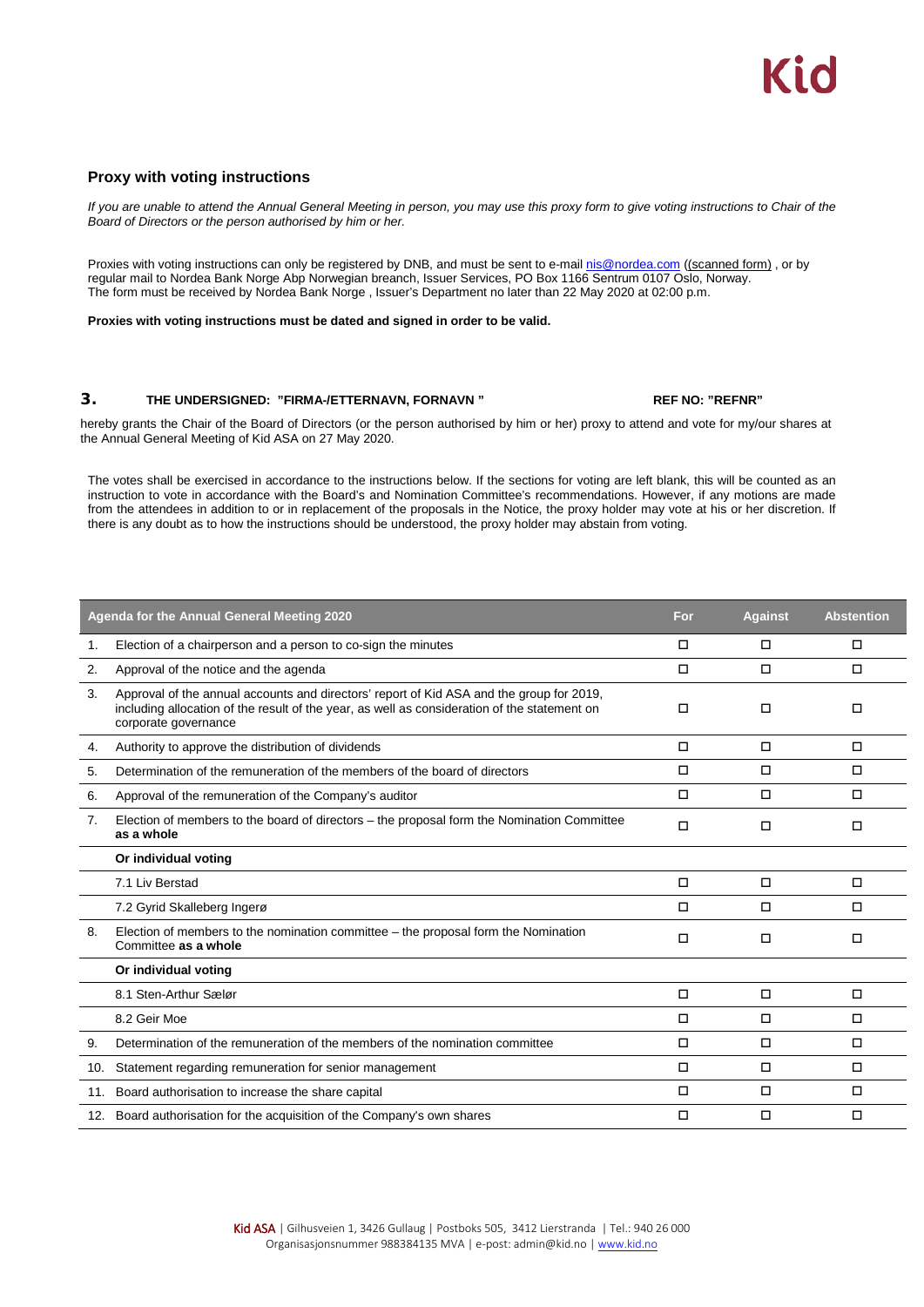

Place Date Date Shareholder's signature (Only for granting proxy with voting instructions)

With regards to your right to attend and vote, reference is made to the Norwegian Public Limited Liability Companies Act, in particular Chapter 5. If the shareholder is a company, the company's Certificate of Registration must be attached to the proxy.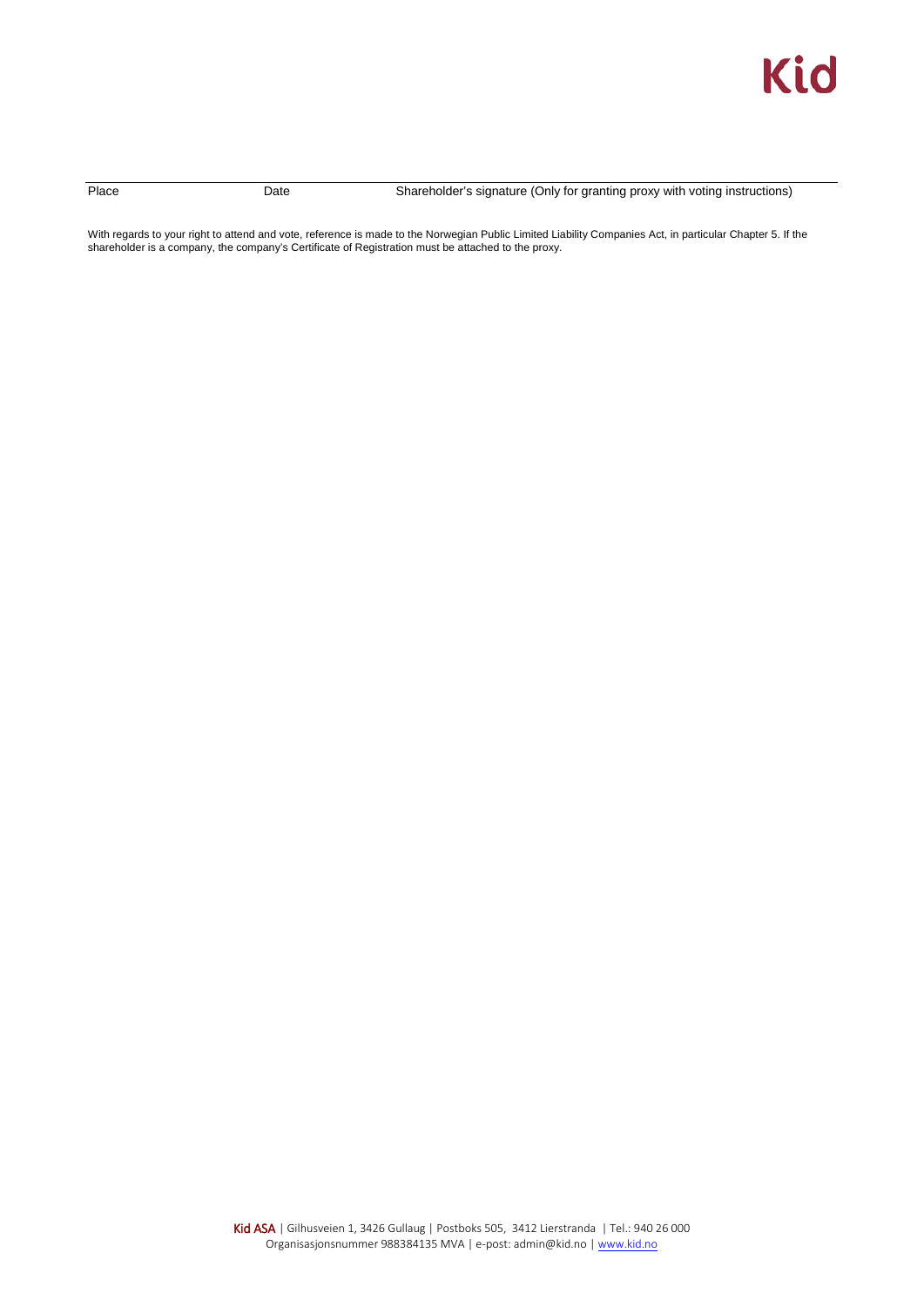### **STATEMENT REGARDING REMUNERATION FOR SENIOR MANAGEMENT**

#### **1. INTRODUCTION**

Pursuant to section 6-16a of the Public Limited Liability Companies Act, the board of directors shall adopt a statement as to the determination of salary and other remuneration for the chief executive officer and other members of the senior management.

Section 5-6 (3) of Public Limited Liability Companies Act provides that the statement shall be considered by the annual general meeting. An advisory vote shall be held as to the guidelines of the board of directors for the determination of the remuneration of senior management. Guidelines related to benefits which are linked to the company's shares or the development of the share price of the company or of other companies within the same group must be approved by the general meeting and will be binding upon the board of directors.

The board of directors of Kid ASA will base the determination of salary and other remuneration of the chief executive officer and other members of the senior management on the following guidelines during the coming financial year.

### **2. GENERAL GUIDELINES**

The overall objective of the management remuneration policy of Kid ASA is to attract, retain and motivate employees with the skills, qualifications and experience needed to maximize value creation for the company and its shareholders. Kid ASA shall offer competitive terms to senior management. Subject to this, the remuneration of the company's senior management shall as far as possible be in line with the market level for remuneration of senior management in comparable companies.

The remuneration of senior management shall not be of a size or nature which is liable to harm the company's reputation.

The remuneration of the company's senior management may in addition to a fixed salary include customary benefits in kind such as car allowance or company car, coverage of telephony and broadband costs, newspaper subscriptions etc.

The remuneration may also include pension and insurance schemes as well as severance pay entitlements.

The board of directors may establish bonus schemes for senior management. The purpose of any bonus scheme shall be to give management an incentive to contribute to value creation in the company.

#### **3. REMUNERATION RELATED TO THE SHARES OR DEVELOPMENTS IN THE SHARE PRICE**

There is currently no remuneration related to the share or developments in the share price.

#### **4. REMUNERATION POLICY DURING THE LAST ACCOUNTING YEAR**

The remuneration policy for senior management during 2019 has been in accordance with the principles described above.

Information on remuneration to senior management during 2019 is included in note 6b to the annual accounts.

#### **5. BONUS PROGRAM**

Kid ASA has a bonus program for the senior management. Under the program, the participants receive a bonus up to three or six months' salary. The Board approves on an annual basis the maximum level and the participants of the bonus program. For 2021, maximum bonus is payable if the Company reaches or exceeds 110% of the budgeted annual EBITDA on a consolidated basis. No bonus will be payable if the actual annual EBITDA falls below 90% of budget. If the actual annual EBITDA is between 90% and 110% of budget the bonus will be determined based on the following table: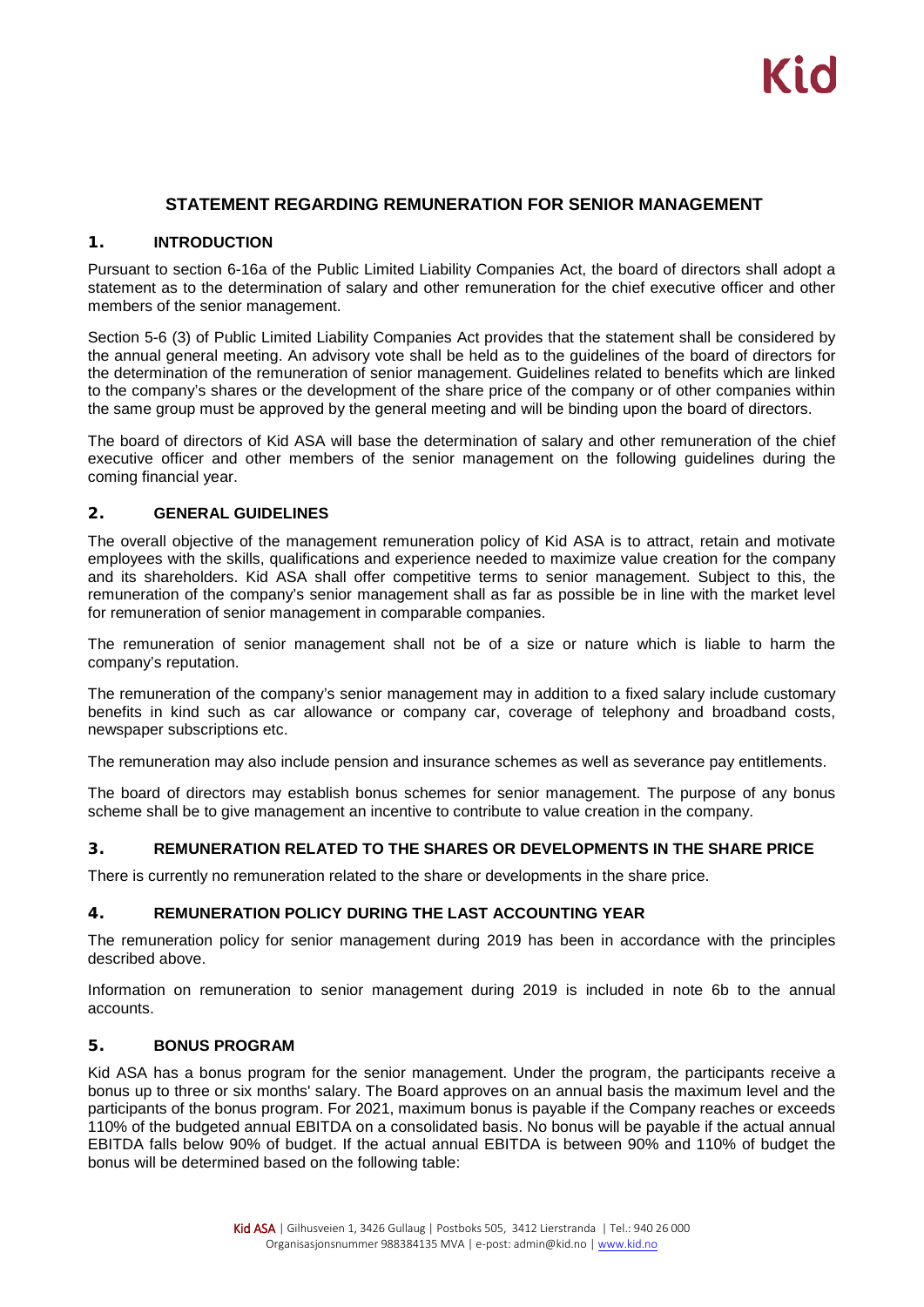| <b>Actual EBITDA</b><br><b>as</b><br>percentage of budgeted<br><b>EBITDA</b> | Percentage of maximum<br>bonus |
|------------------------------------------------------------------------------|--------------------------------|
| < 90%                                                                        | 0.0%                           |
| 90 %                                                                         | 50.0%                          |
| 95 %                                                                         | 62.5 %                         |
| 100 %                                                                        | 75.0%                          |
| 105 %                                                                        | 87.5%                          |
| 110 %                                                                        | 100.0%                         |
| >110%                                                                        | 100.0%                         |

Bonus will only be paid to employees who are employed with the Group (without having given or received notice of termination) as of the date of payment.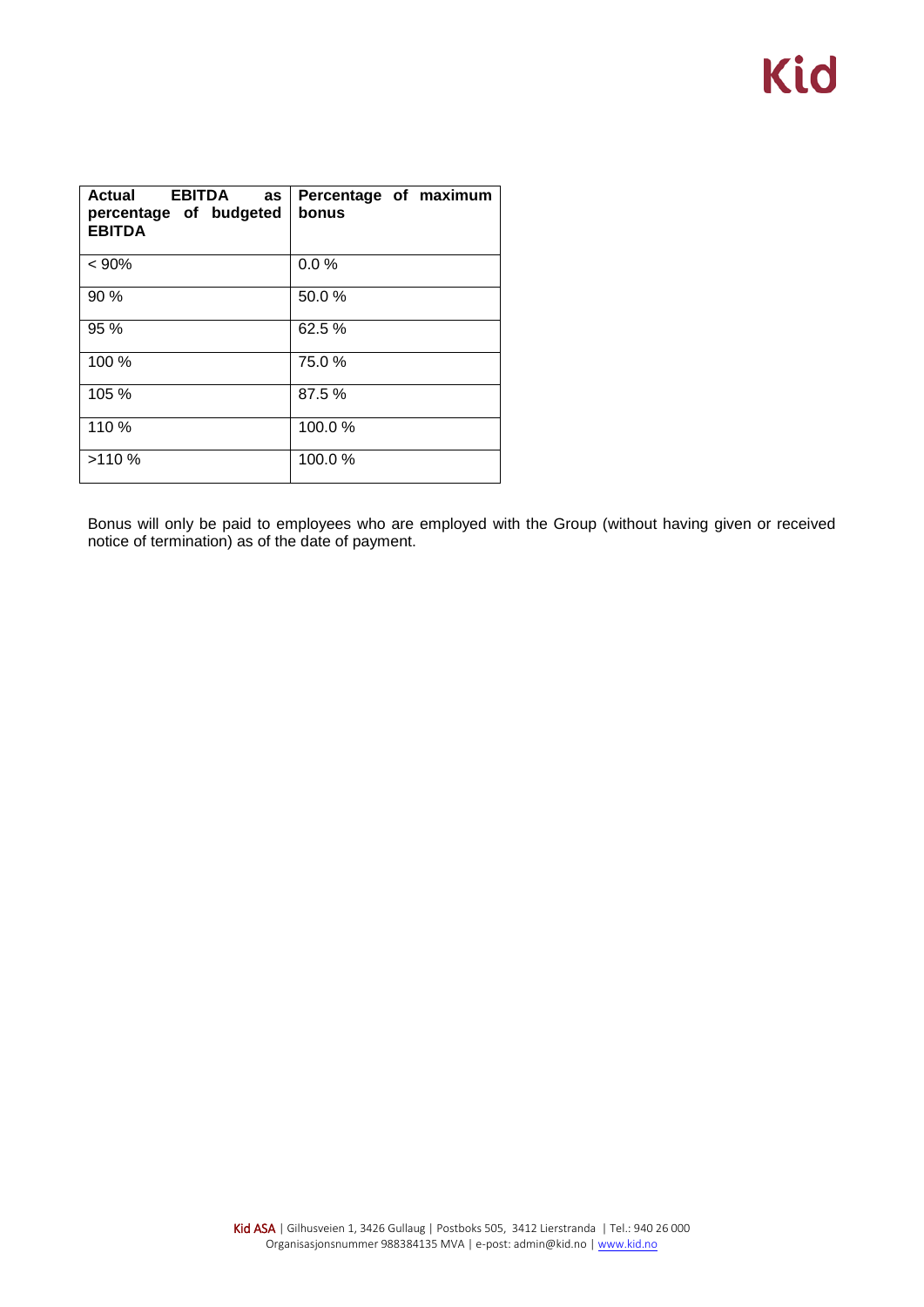### **STATEMENT OF THE NOMINATION COMITTEE IN KID ASA ("Kid")**

#### **INTRODUCTION**

The Nomination Committee of Kid is governed by the articles of association and the members of the Nomination Committee are elected by the General Meeting. The Nomination Committee consists of the following members:

Sten-Arthur Sælør (chair)

Jostein Devold

The Nomination Committee makes its recommendation to the General Meeting regarding the election of the shareholders' representatives to the Board of Directors and their remuneration.

Guidelines for the Nomination Committee was adopted by the General Meeting in August 2015.

The Nomination Committee has since the last General Meeting held seven meetings, which include meetings with the Chairman of the Board and the Chief Executive Officer. The Nomination Committee has gathered information from the administration, Board of Directors and other persons which are considered relevant for its work. The Nomination Committee has undertaken a review of its own performance and its Guidelines.

The Nomination Committee has taken into account the need for balancing continuity against renewal. Contact with the shareholders has been actively maintained, and the Nomination Committee has ensured that its recommendation is anchored with the major shareholders. Information on how shareholders can make recommendations to the Nomination Committee has been underlined. The committee has emphasized the need for competence on Nordic retail business and on e-commerce during the search for new directors.

### **ITEM 7 ON THE AGM AGENDA: RECOMMENDATION FOR MEMBERS TO THE BOARD OF DIRECTORS**

The Nomination Committee will at the annual General Meeting on 27 May 2020 recommend the following resolution:

*Liv Berstad, new member, is elected for a period of two years.*

*Gyrid Skalleberg Ingerø, new member, is elected for a period of two years.*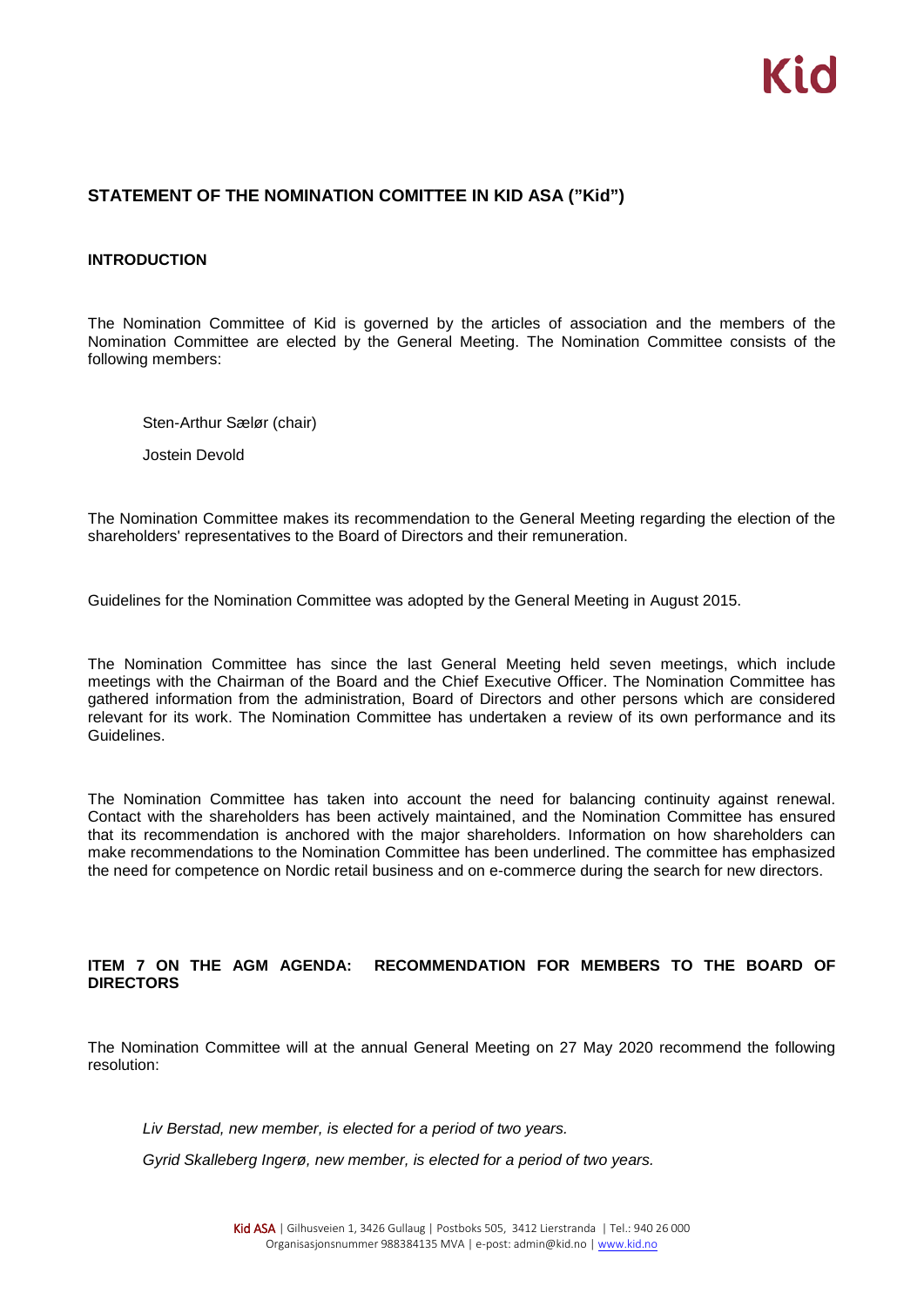

The Board of Directors will thereafter comprise:

| <b>Name</b>             | <b>Served since</b> | <b>Election period</b> | # shares per 31.12.19 |
|-------------------------|---------------------|------------------------|-----------------------|
| Petter Schouw-Hansen    | May 2019            | 2019-2021              | 44 058                |
| Liv Berstad             | May 2020            | 2020-2022              | 0                     |
|                         |                     |                        |                       |
| Rune Marsdal            | May 2019            | 2019-2021              | 9677                  |
| Karin Bing Orgland      | August 2015         | 2019-2021              | 32 629                |
| Gyrid Skalleberg Ingerø | May 2020            | 2020-2022              | 0                     |

### **ITEM 5 ON THE AGM AGENDA: RECOMMENDATION ON REMUNERATION OF THE MEMBER OF THE BOARD OF DIRECTORS**

The Nomination Committee has based its recommendation on remuneration on the levels of remuneration to elected members in comparable companies.

Based on the above, the Nomination Committee unanimously recommends the following resolution:

*The members of the Board of Directors will receive the following remuneration for the period starting in May 2019 and ending at the Annual General Meeting of 2020:*

*Chairperson: NOK 250.000*

*Directors: NOK 200.000*

*Members of audit committee: NOK 12.000 per meeting* 

The audit Committee has consisted of:

Karen Bing Orgland (chair)

Petter Schouw-Hansen

#### **ITEM 8 AND 9 ON THE AGM AGENDA: NOMINATION COMITTEE**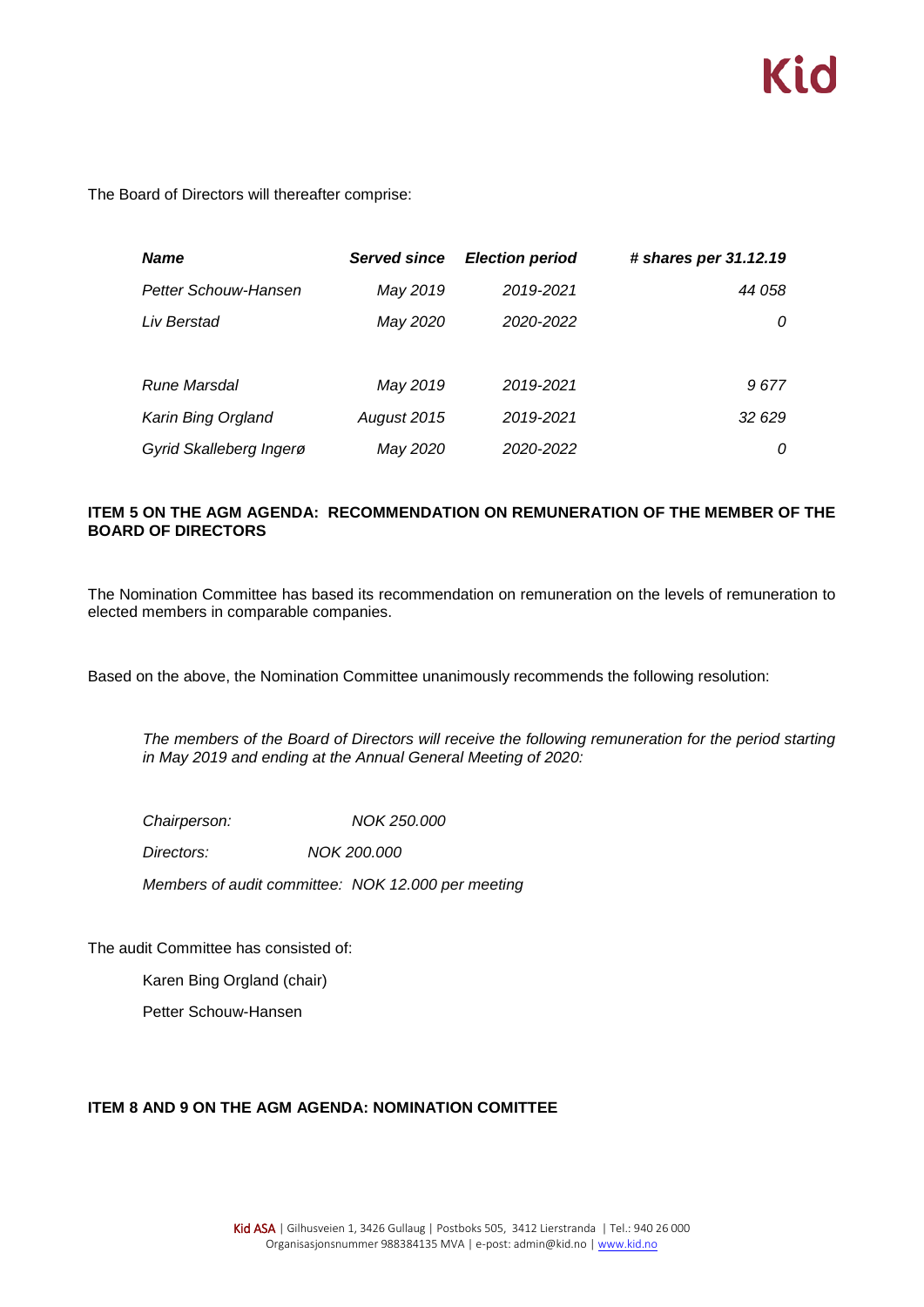The Nomination Committee consists of minimum two members. The members of the Nomination Committee, including its chairperson, are elected by the General Meeting for a period of two years.

The Nomination Committee recommends the following resolution:

*The chair of the Nomination Committee is re-elected for a period of two years. We propose Geir Moe as a new member for a period of two years.*

The following remuneration is proposed for the Nomination Committee:

*The chair of the Nomination Committee will receive a remuneration of NOK 50.000 and the member of the Nomination Committee a remuneration of NOK 50.000 for the period starting in May 2019 and ending at the Annual General Meeting of 2020.* 

4 May 2020

Sten-Arthur Sælør **Greek and Sten-Arthur Sælør** Jostein Devold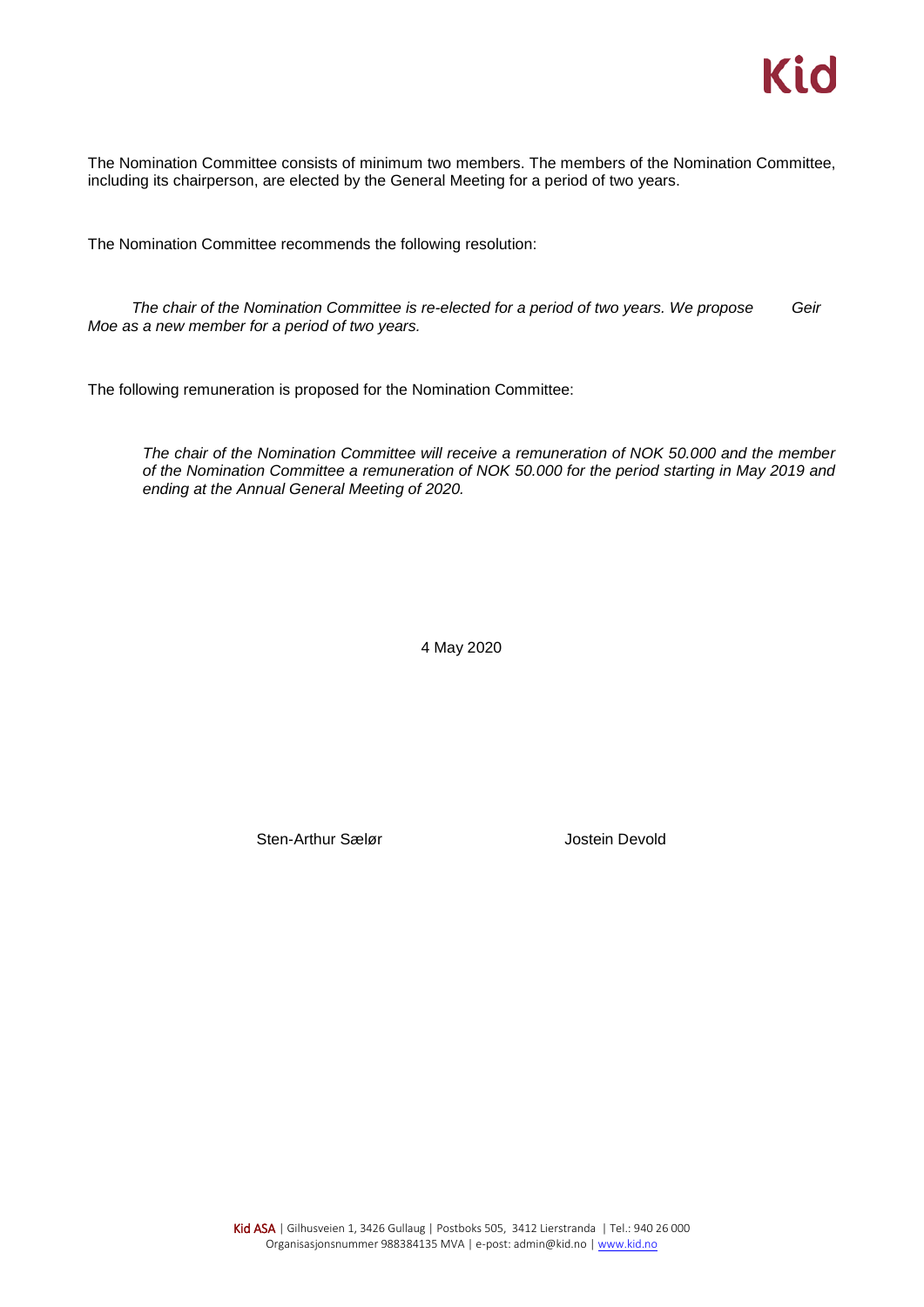#### **INFORMATION ON THE BOARD OF DIRECTORS**

#### **Petter Schouw-Hansen**

Position: Chairman

Appointed: May 2019

# shares per 31.12.19: 44 058

Petter Schouw-Hansen is currently Director with Gjelsten Holding AS, the majority shareholder in KID ASA. He was the Chief Financial and Strategic Officer at Kid from 2011 to 2018. Prior to this, he served as a senior consultant at Bearing Point. Schouw-Hansen has experience from operationalizing strategy, performance management, M&A and management coaching within several industries, including retail. Schouw-Hansen holds a M.SC from the Norwegian School of economics, specialized in Finance. He is a Norwegian citizen and resides in Norway.

#### **Liv Berstad**

Position: Board Member

Appointed: On election at the AGM in 2020

# shares per 31.12.19: 0

Liv Berstad (1961) is currently the Retail Manager for the clothing company KappAhl in Sweden, Norway, Finland, Poland and UK. Berstad has extensive experience from retail trade in the Nordic region, mainly from construction material, fashion and cosmetics. She is a Business Economist from BI Norwegian School of Management. Berstad is currently on the board of Norwegian ASA and has had several board appointments for companies both in Norway and Scandinavia. She is a Norwegian citizen and resides in Norway.

#### **Rune Marsdal**

Position: Board Member

Appointed: May 2019

# shares per 31.12.19: 9 677

Rune Marsdal (1971) is currently CFO and member of the board of directors of Gjelsten Holding AS, the largest shareholder of KID ASA. Marsdal has previously worked as a financial analyst in Danske Securities and as an analyst in Schøyen Finans Forvaltning and Norway Seafoods. Marsdal holds a Master of Business and Economics degree from BI Norwegian Business School, as well as a Certified Financial Analyst degree from Norwegian School of Economics. Marsdal is currently on the board of directors of various companies, including Sport 1 Gruppen AS. Marsdal has previously served on the board of directors of Kid Interiør AS and Nordisk Tekstil Holding AS (later KID ASA), both as a director (2012-2015) and as special advisor to the board of directors (2015- 2019), and BEWiSynbra Group AB (publ).

Marsdal is a Norwegian citizen and resides in Norway.

#### **Karin Bing Orgland**

Position: Board Member